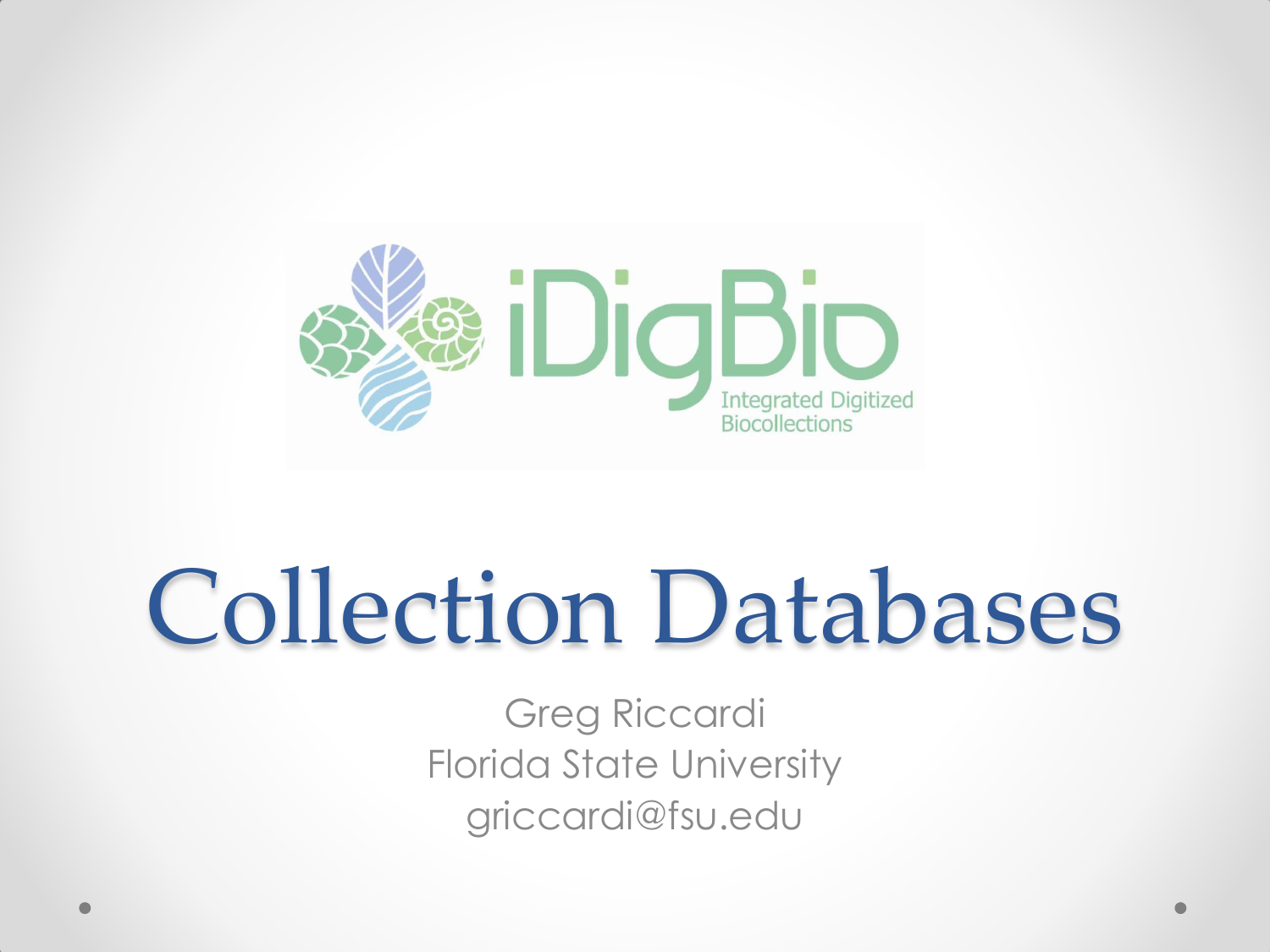## Florida State University

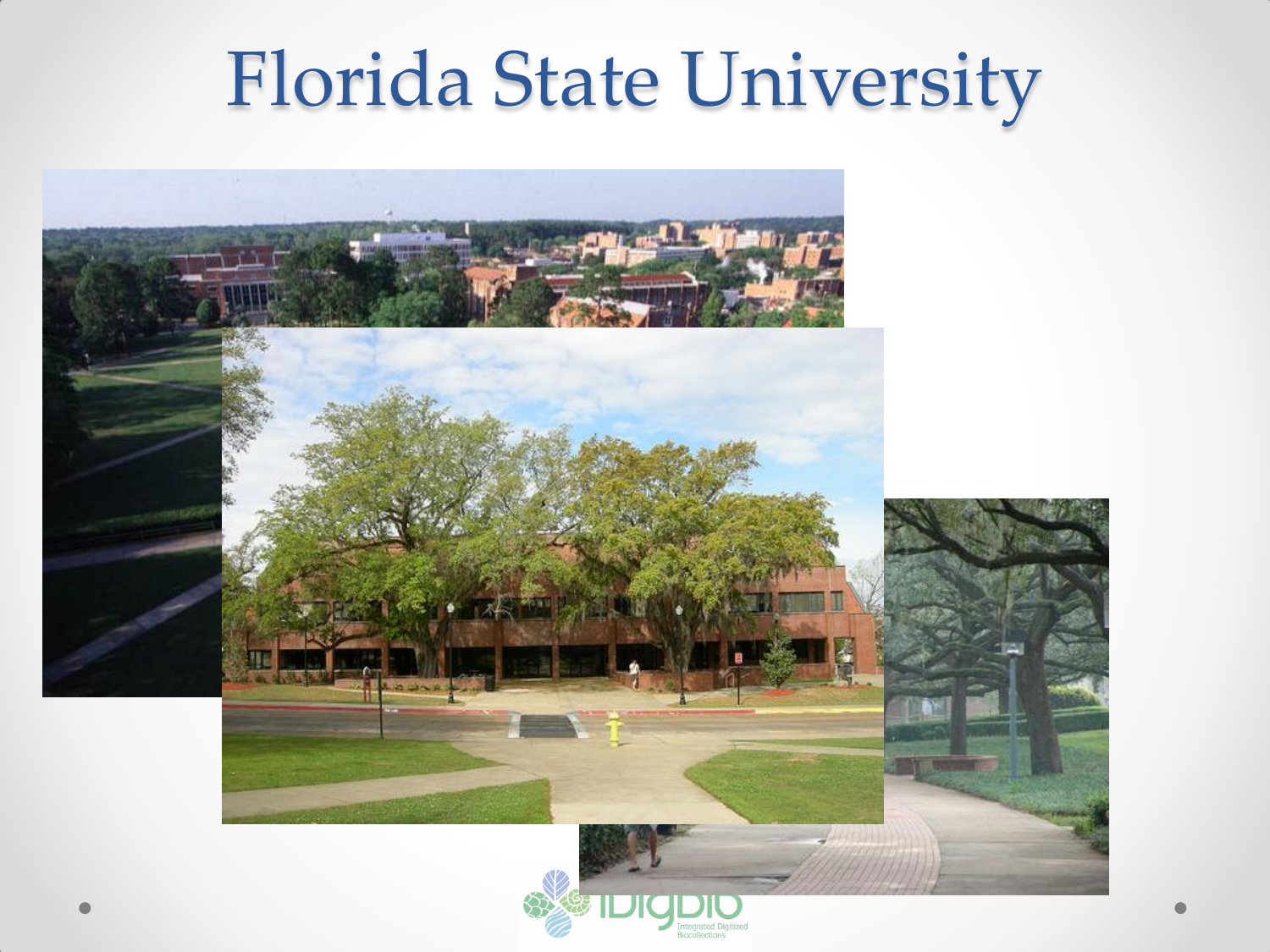# My Background

- Computer scientist
	- o Research and outreach activities in scientific information management
	- o Emphasis on technology transfer from IT to domain science
- Information management in experimental physics: 1990-2005
	- o Supported collaborative information management at a Dept. of Energy Lab
- Director of the Morphbank project
	- o [http://www.morphbank.net](http://www.morphbank.net/)
- Co-PI iDigBio
	- o PI of FSU subproject, Director of iDigInfo institute
	- o Emphasis at FSU is Digitization support and interaction with digitization projects

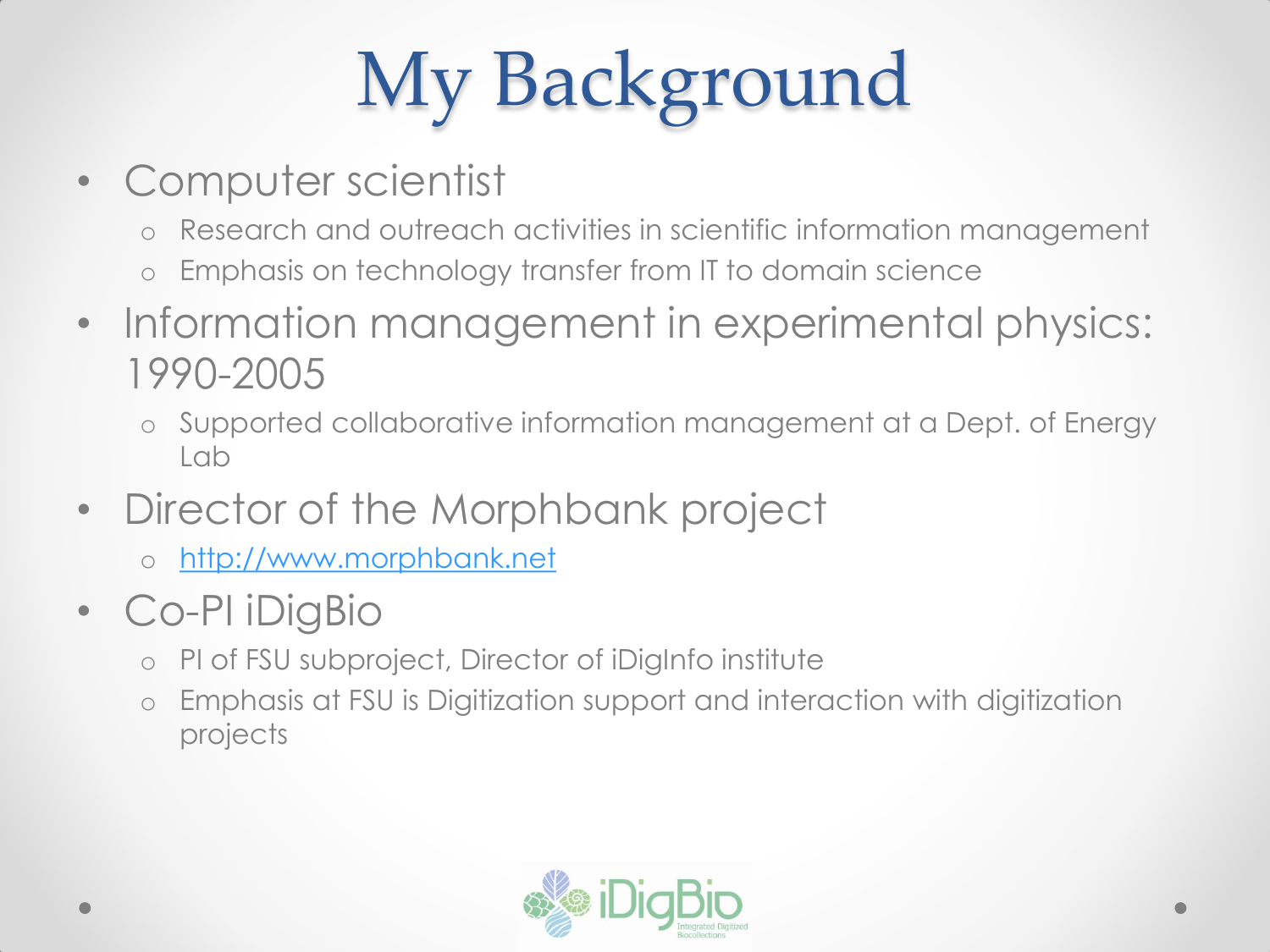# Why

- Why have a database?
	- o Collection management
	- o Information collection, distribution and management
- Why have a session on databases?
	- o Learn about issues that will have a major impact on success

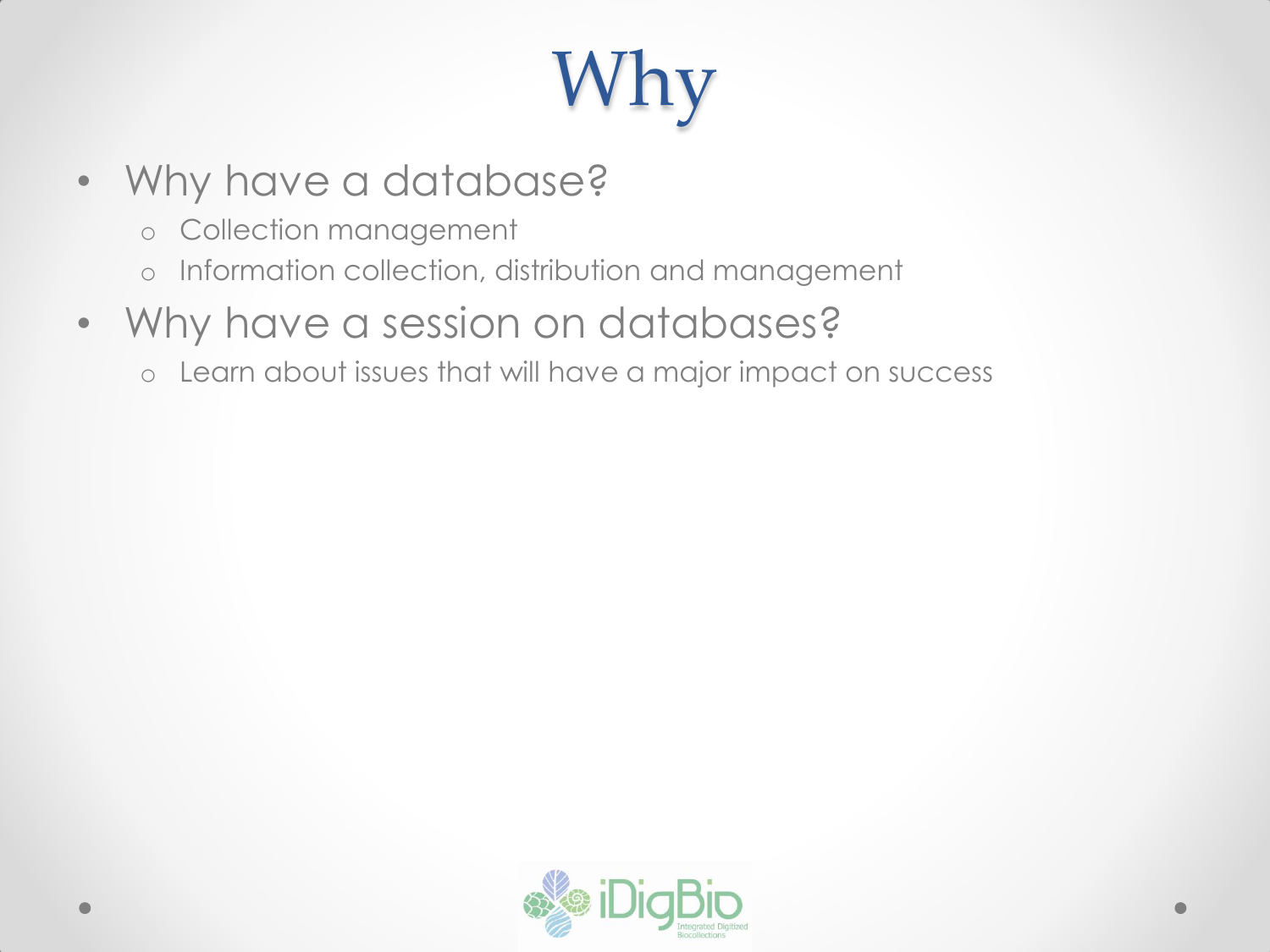### **Overview**

- What to store in a database
- How information is organized
- Some examples of database contents
- Interpreting the meaning of data properties
- Issues of adoption of database technology

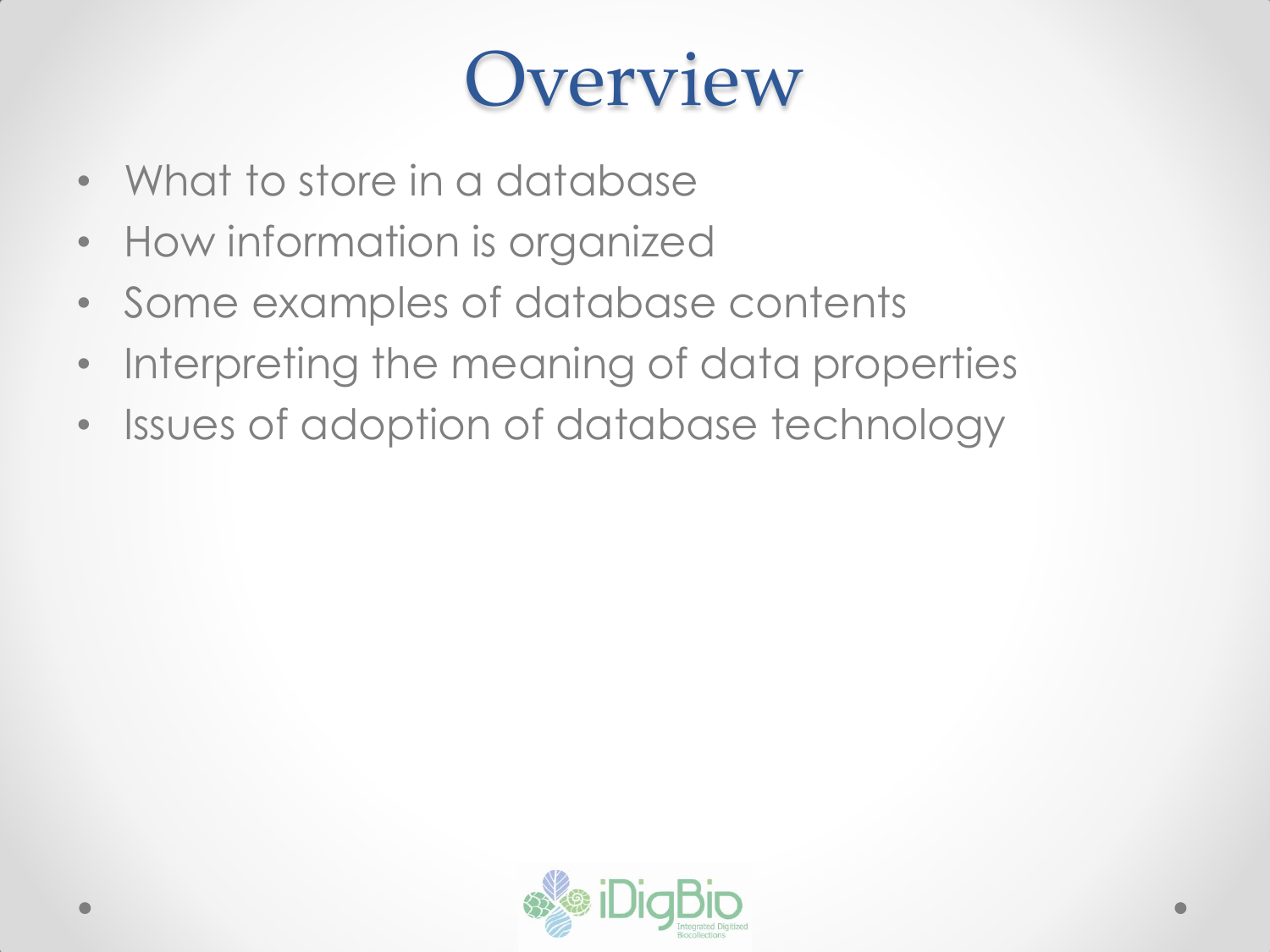## What to store in a database

- Collections
	- o Characteristics of each collection
		- ala BCI or Darwin Core
- Specimens
	- o Not physical specimens
	- o A digital proxy for each specimen
	- o The properties of each specimen

#### • Related objects

- o Photographs
- o Videos
- o Sounds
- o Taxa

#### • Relationships between things

- o Image of
- o Determined as
- o Same as
- o Is a part of

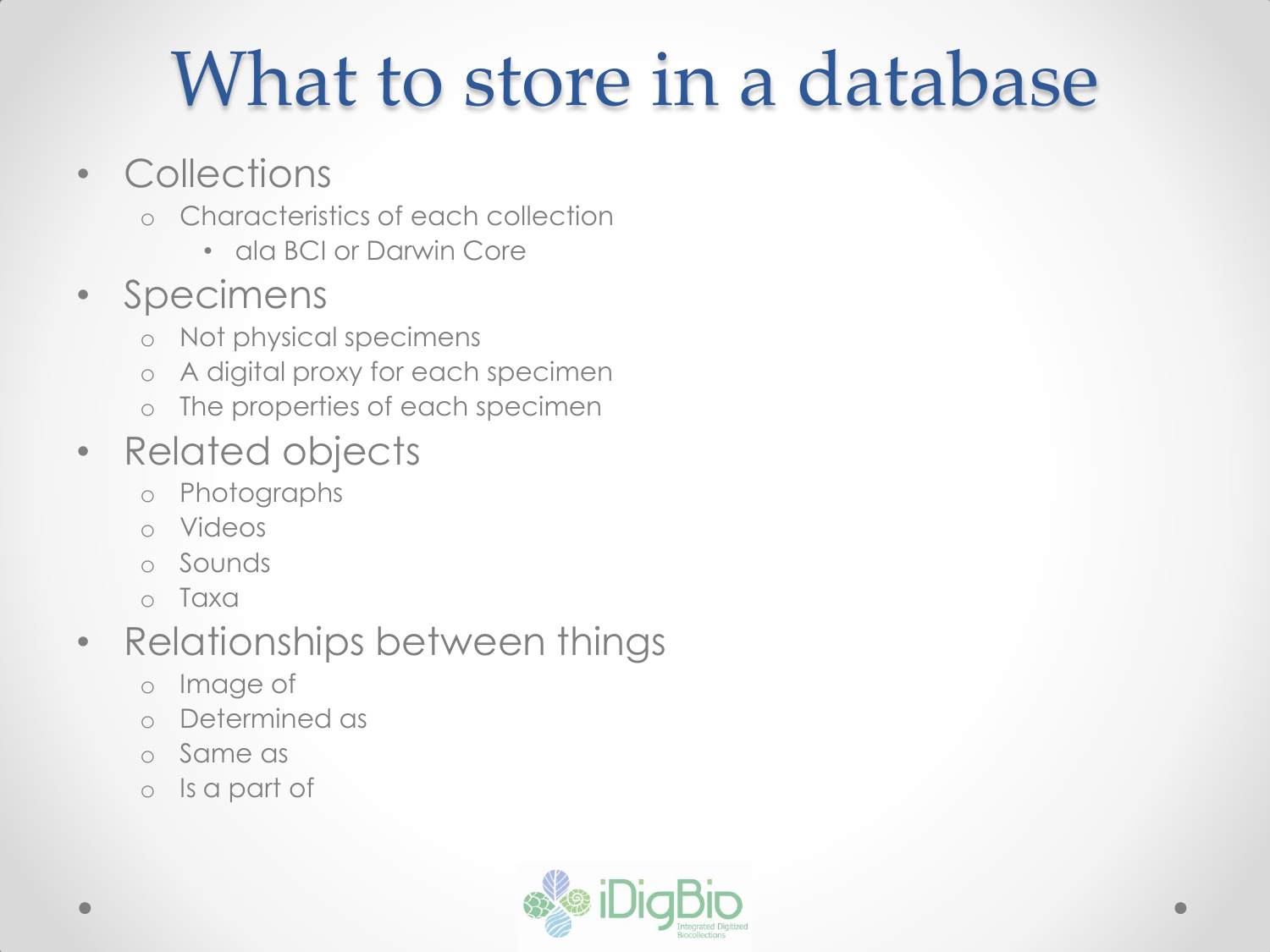## How information is organized

- In a database
	- o Tables
	- o Rows
	- o Foreign keys

#### • Conceptually

- o Classes, Objects, and properties
- o A table is a set of objects all of the same class
- o A row is the properties of an object
- o A foreign key is a relationship with another object

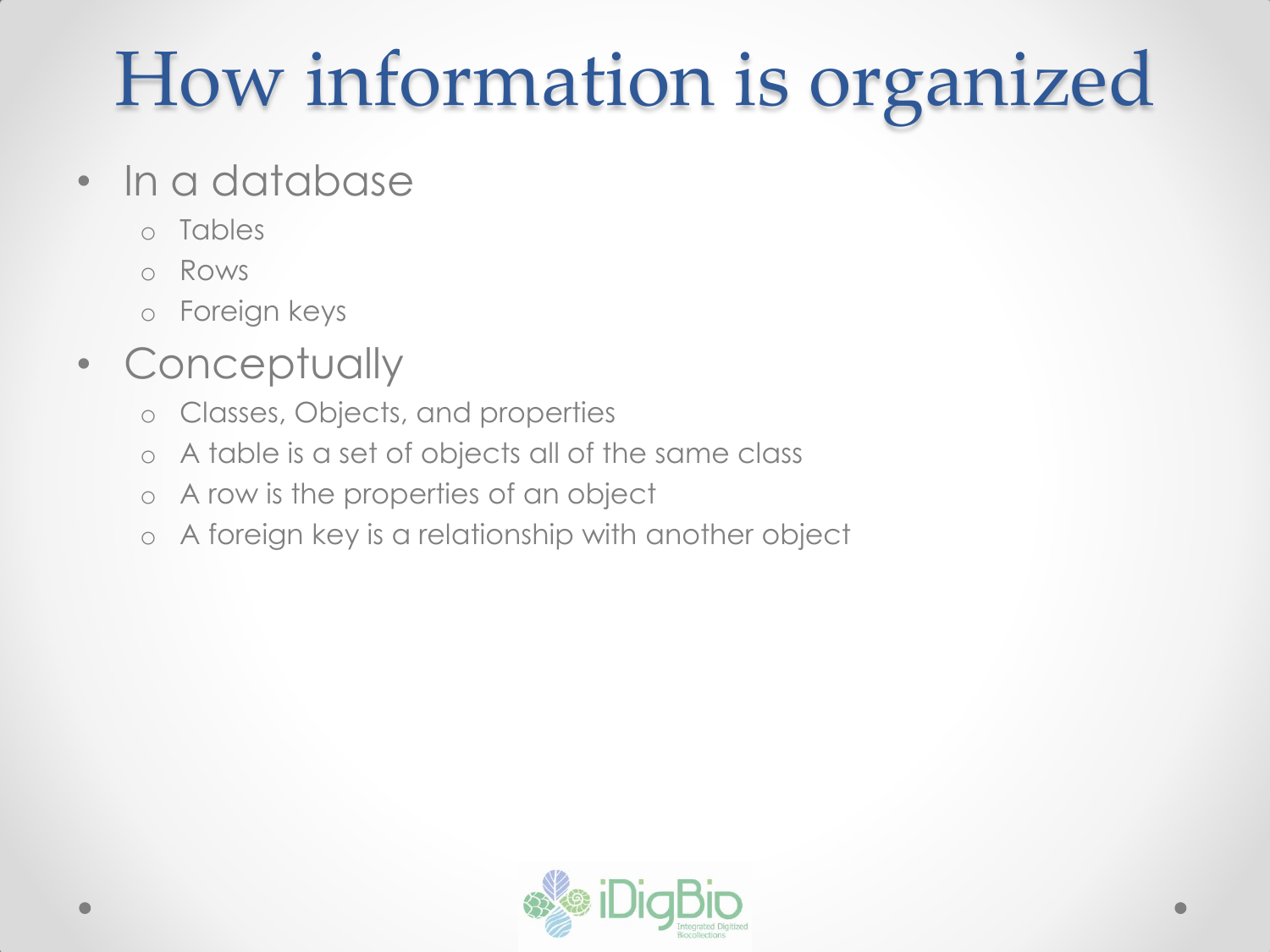#### Some examples of database contents

- Different databases store different information in different ways
- Example 1: GBIF specimen
- Example 2: Morphbank specimen
- Example 3: Morphbank image

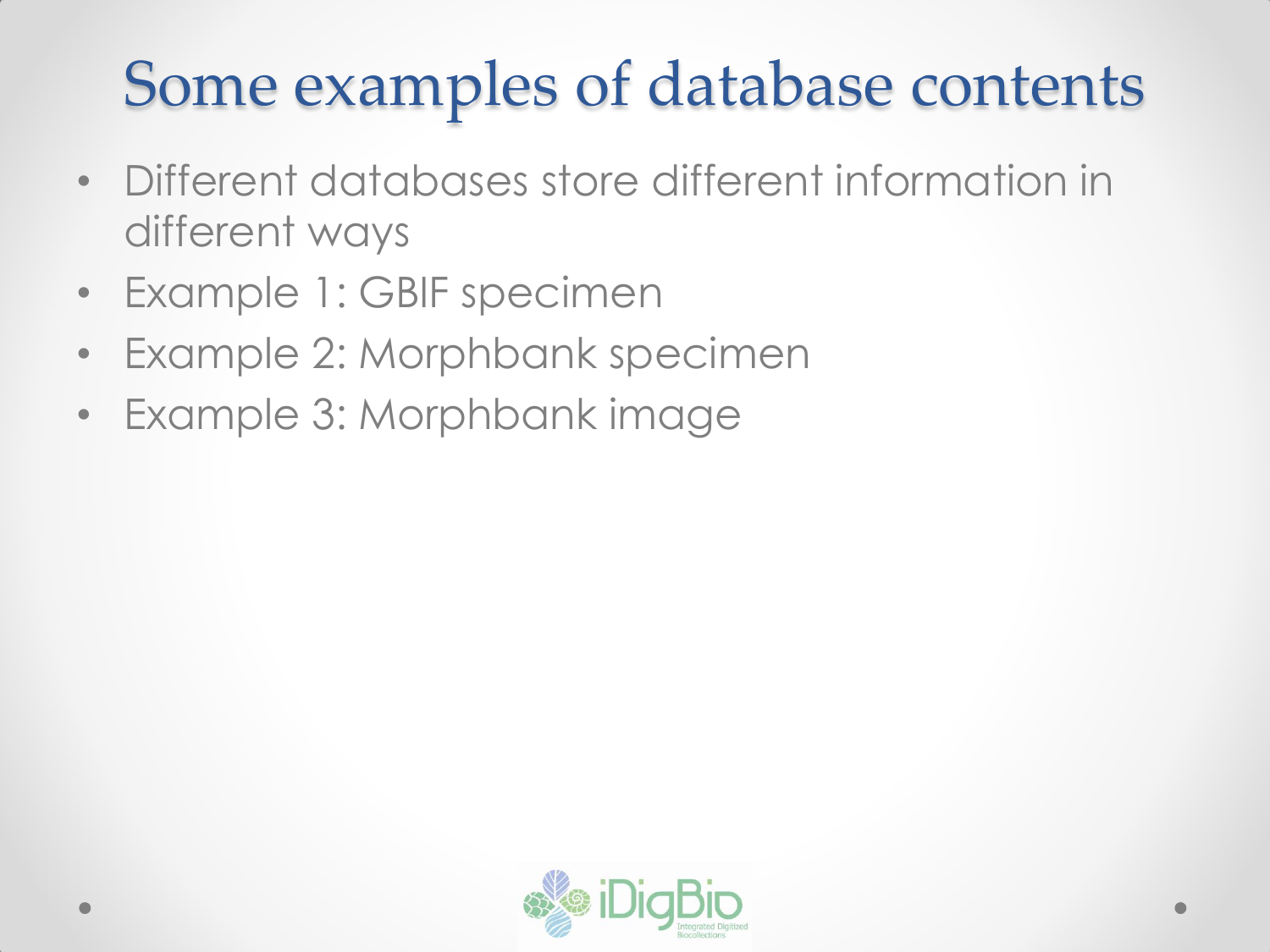### Exercise 1

- Choose an online biodiversity database
	- o Symbiota.org, Arctos.org, NYBG, Berlin Botanical Garden (biocase.org), Flora de Brasil, Morphbank image, etc.
- Search for one or more objects and display the most detailed view of the contents
- List
	- o The type of object
	- o A Darwin Core property
	- o Properties that are unusual
	- o The relationships to other objects
- Example from Morphbank specimen
- Discussion follows

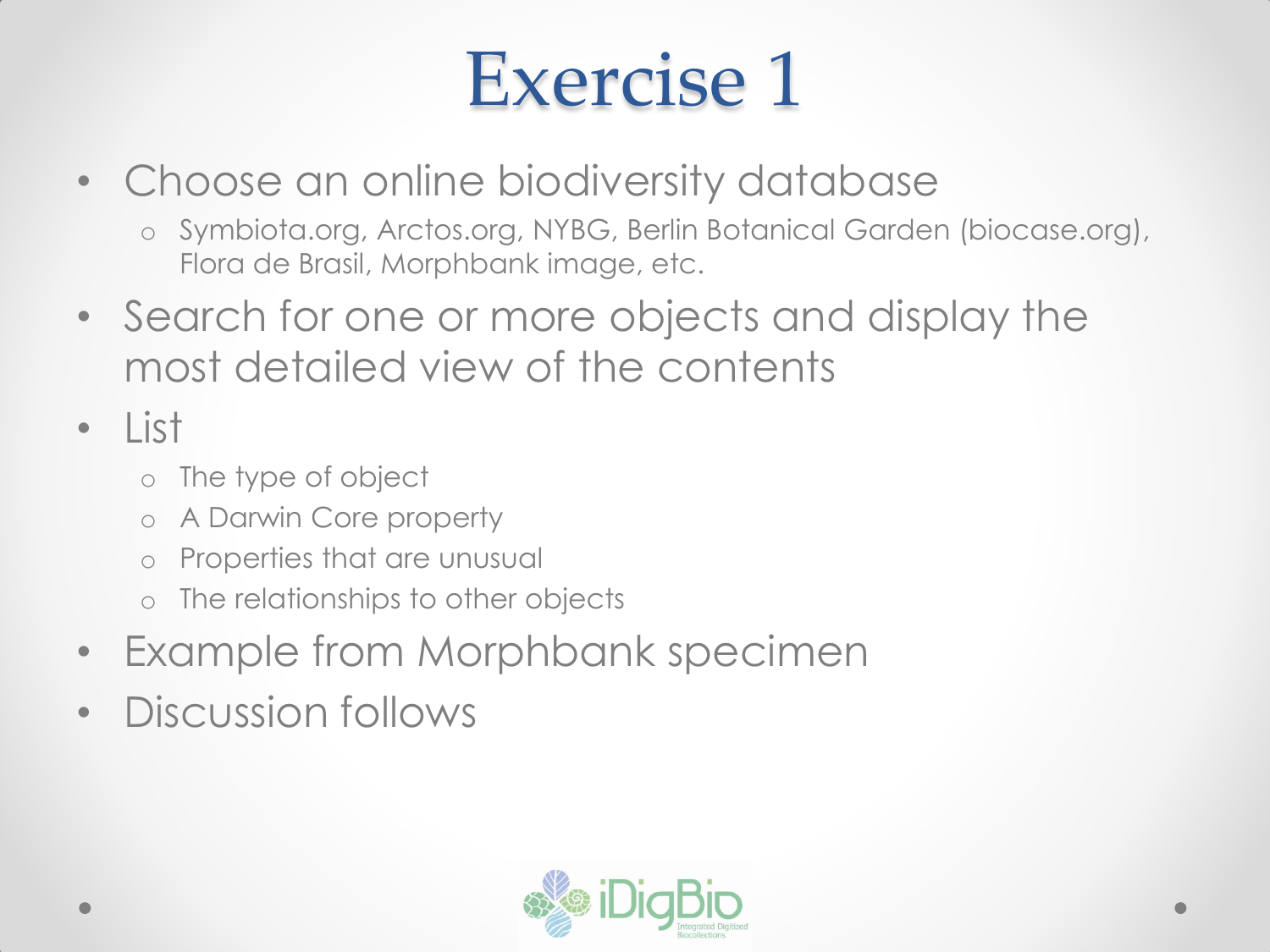# Example 4: Specify Tables

- Specify includes a "collecting event" as an object
- A specimen comes from a collecting event
- Many specimen properties are stored in the collecting event table



- In this model, does a specimen have a latitude?
- Yes the choice of table structure does not imply meaning
- Don't be overly concerned with table structure

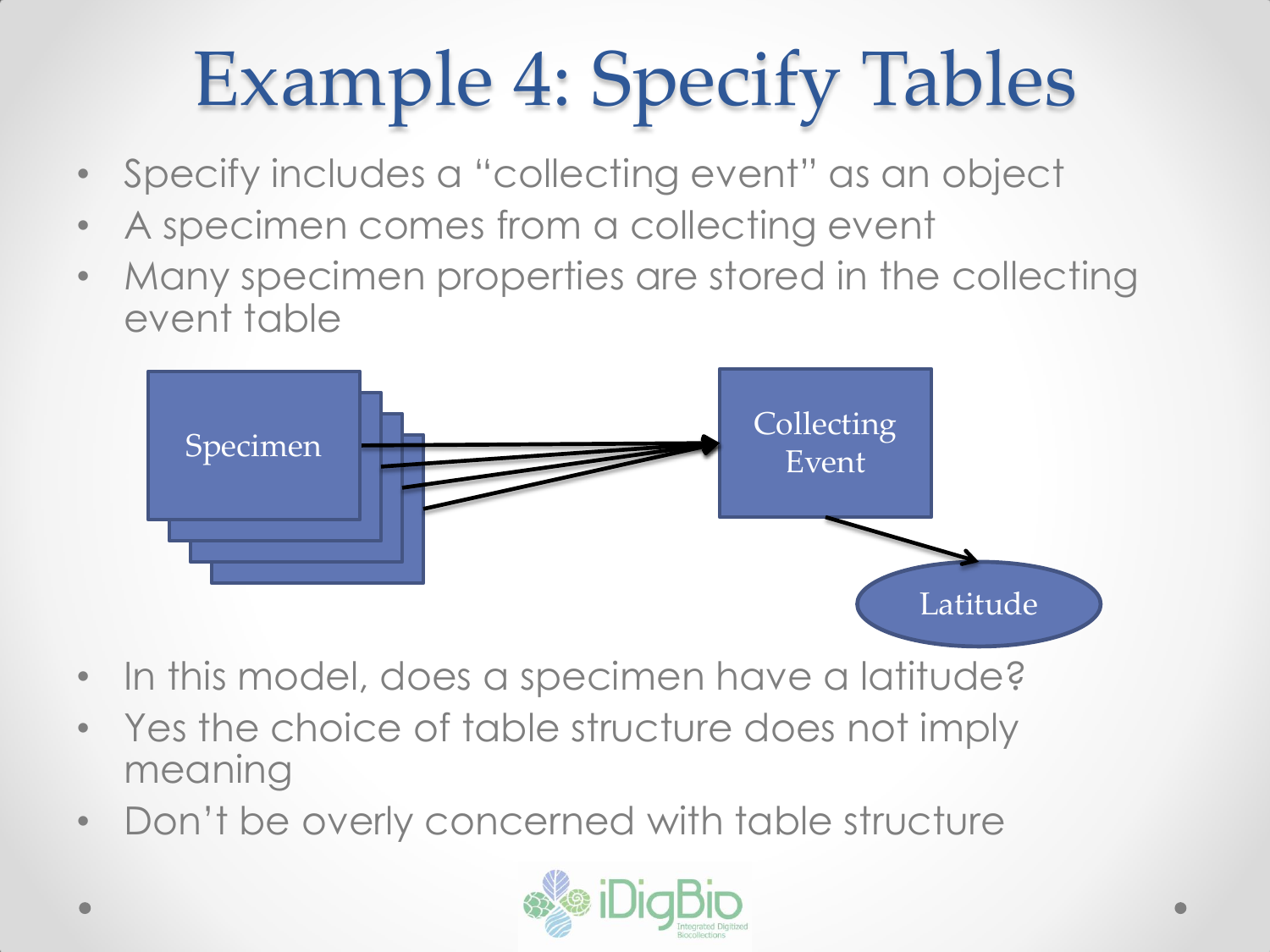#### Interpreting the meaning of data properties

- Example Darwin core properties
	- o Scientific name and phylum
	- o Scientific name represents determination
	- o Phylum represents classification
- Example: geo-location properties
	- o Of a preserved specimen
	- o Of a live organism
	- o Of an image of an organism
	- o Of a fossil

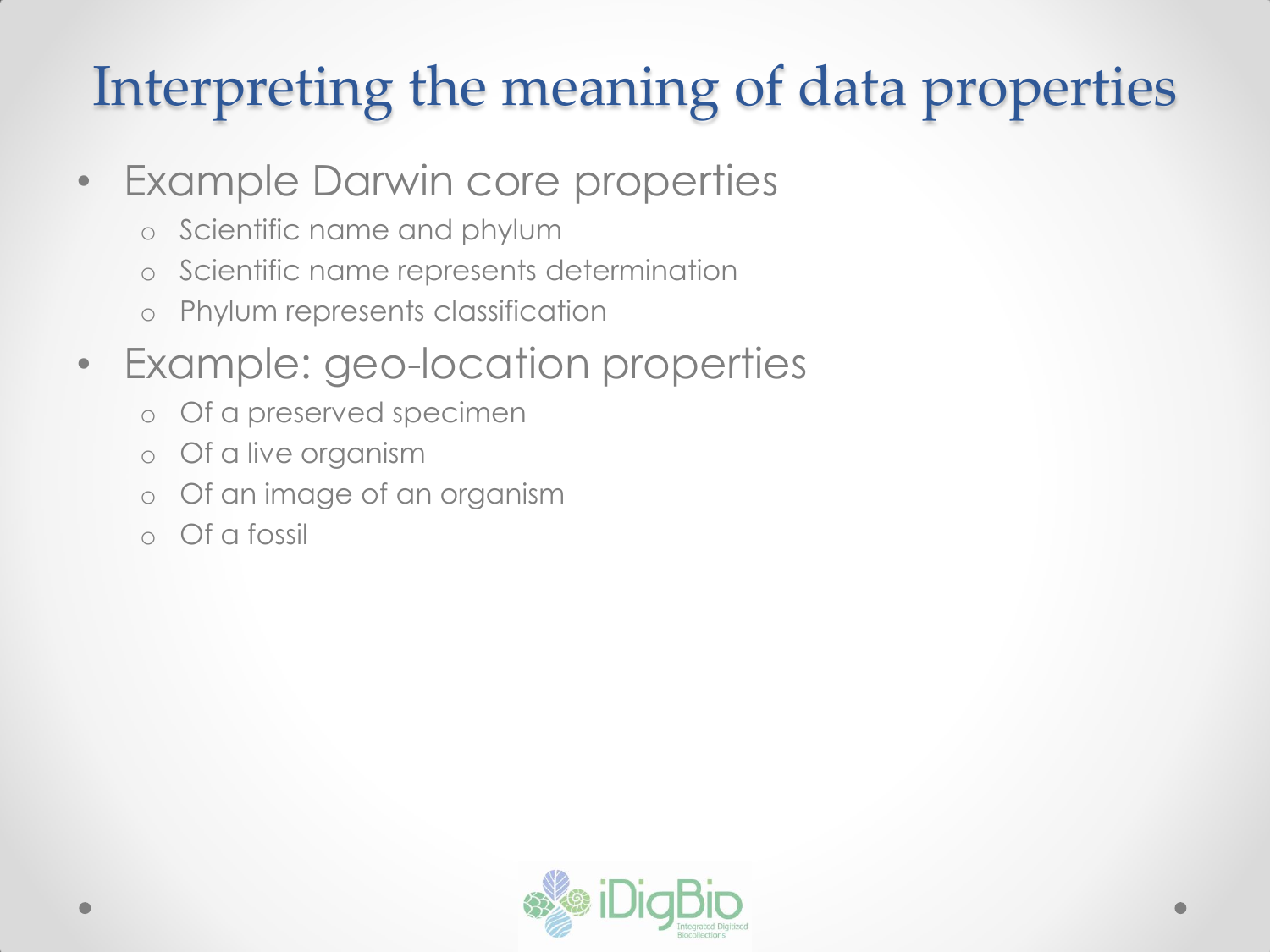#### Issues of adoption of database technology

- Many groups are eager to create their own information system components
	- o It's better to own the system and all of its components
	- o We call this NDH (not developed here)
- Specify has been under continuous development for more than 20 years
- Morphbank received \$2.4 million for a 4 year period
- Take advantage of the efforts of many smart dedicated people
	- o Find a way to use tools that others are using